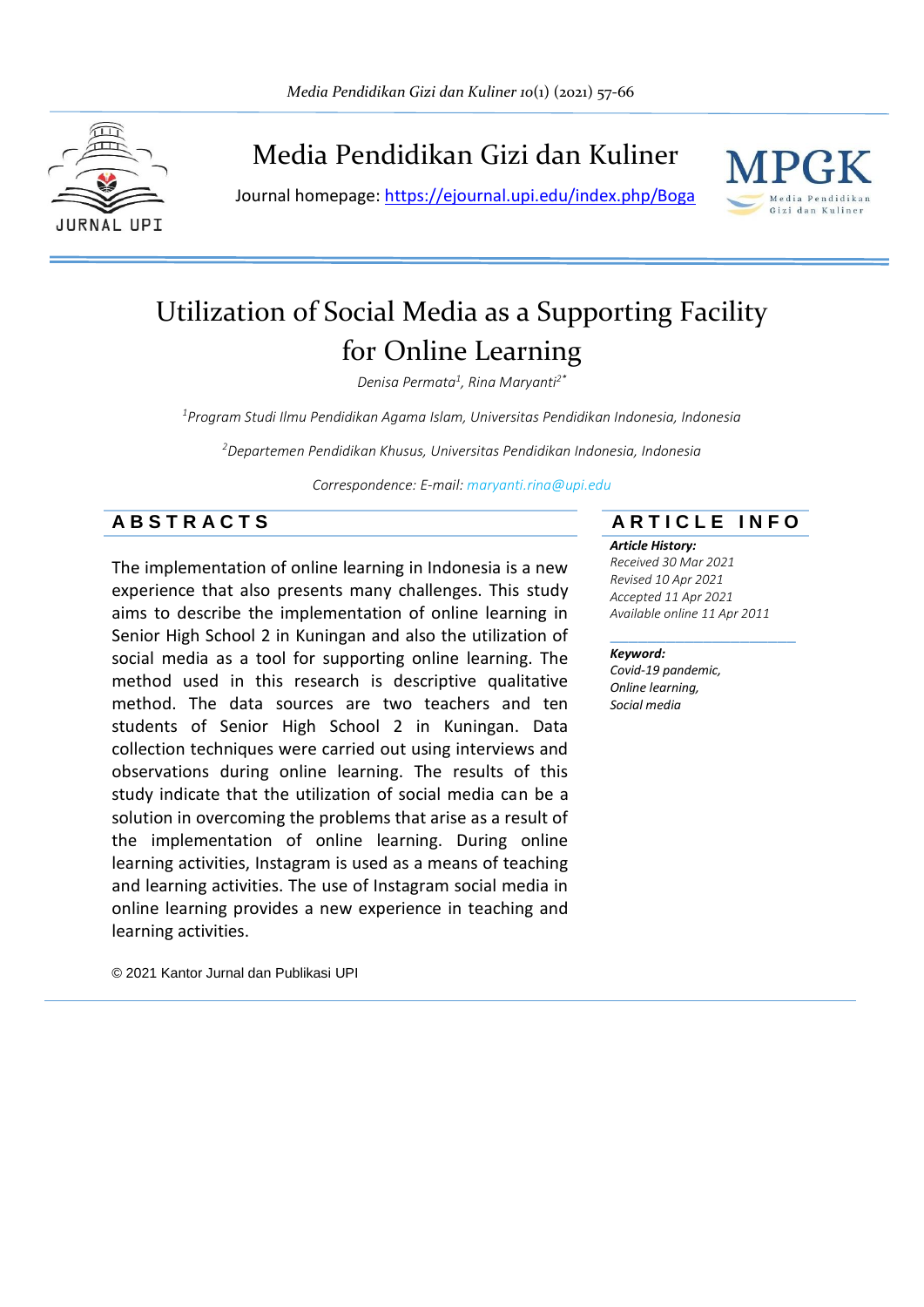#### **1. INTRODUCTION**

Education is an inseparable part of human life. This statement is motivated by the notion of education which is a process of developing the potential possessed by humans that lasts throughout life (Alpian & Anggraeni, 2019). In Indonesia, matters relating to education have been regulated in Law number 20 of 2003 concerning the National Education System. It is stated that "Education is a conscious and planned effort to create a learning atmosphere and learning process so that students actively develop their potential to have religious spiritual strength, self-control, personality, intelligence, noble character, and the skills needed by themselves, society, nation and state (Sujana, 2019).

Talking about education cannot be separated from learning. Quoting back from the National Education System Law number 20 year 2003, that "learning is a process of interaction between students and educators and learning resources in a learning environment". According to Suryosubroto, the learning process focuses on students as the main actors of learning (student learning center). Educators act as facilitators and provide and create learning situations that there is a change in student behavior toward better (Arfani, 2016).

To be able to carry out learning effectively, educators must directly supervise student development. But since the Covid-19 virus attacked Indonesia, presented its own challenges for educational institutions in the country. As one of the government's efforts to tackle the spread of Covid-19, the Ministry of Education and Culture issued regulation number 1 year 2020 which contains directives and policies to institution education to carry out distance learning starting from March 2020 (Sari *et al.,* 2021).

In response to this regulation, the term online learning is the only solution to continue implementing education (Syarifudin, 2020). Online learning has been known around for a long time and is known as Distance Learning. In Law number 20 year 2003 article 1 paragraph 15 states that "Distance Learning is education in which students are separated from educators and learning uses various learning resources through communication technology, information and other media" (Asmuni, 2020).

Online learning is a system learning which utilizes the internet network to carry out teaching and learning activities, so that learning is carried out without face to face directly. Advances in technology and information play a major role in the implementation of online learning. The presence of various applications and media such as whatsapp, zoom meeting, google meet, google classroom, quizizz and so on can be a supporting tool in carrying out online learning more optimally (Asmuni, 2020).

Along with the development of technology and information, there are many media that can be used to make online learning successful. One of them are known as social media. Social media is a collection of internet-based applications, which are based onideology and web 2.0 technology that allows the exchange of information for the users (Anwar, 2017).

The utilization of social media as a learning support needs to be done in this pandemic conditions that require online learning. In a study conducted by Annisa Ayu Setyaningrum at Kindergarten Pertiwi 1 Gagaksipat, it was stated that there were significant developments inobtained students after doing online learning using social media whatsapp and youtube during the Covid-19 pandemic (Setyaningrum, 2021).

In another study, conducted by Sulistiawati, Ruliani, and Rosemary regarding the use of WhatsApp social media as an online lecture medium during Covid-19, it was stated that online lectures were less effective and only effective for assignments. Submission of material through WhatsApp does not help students to focus on the material presented, so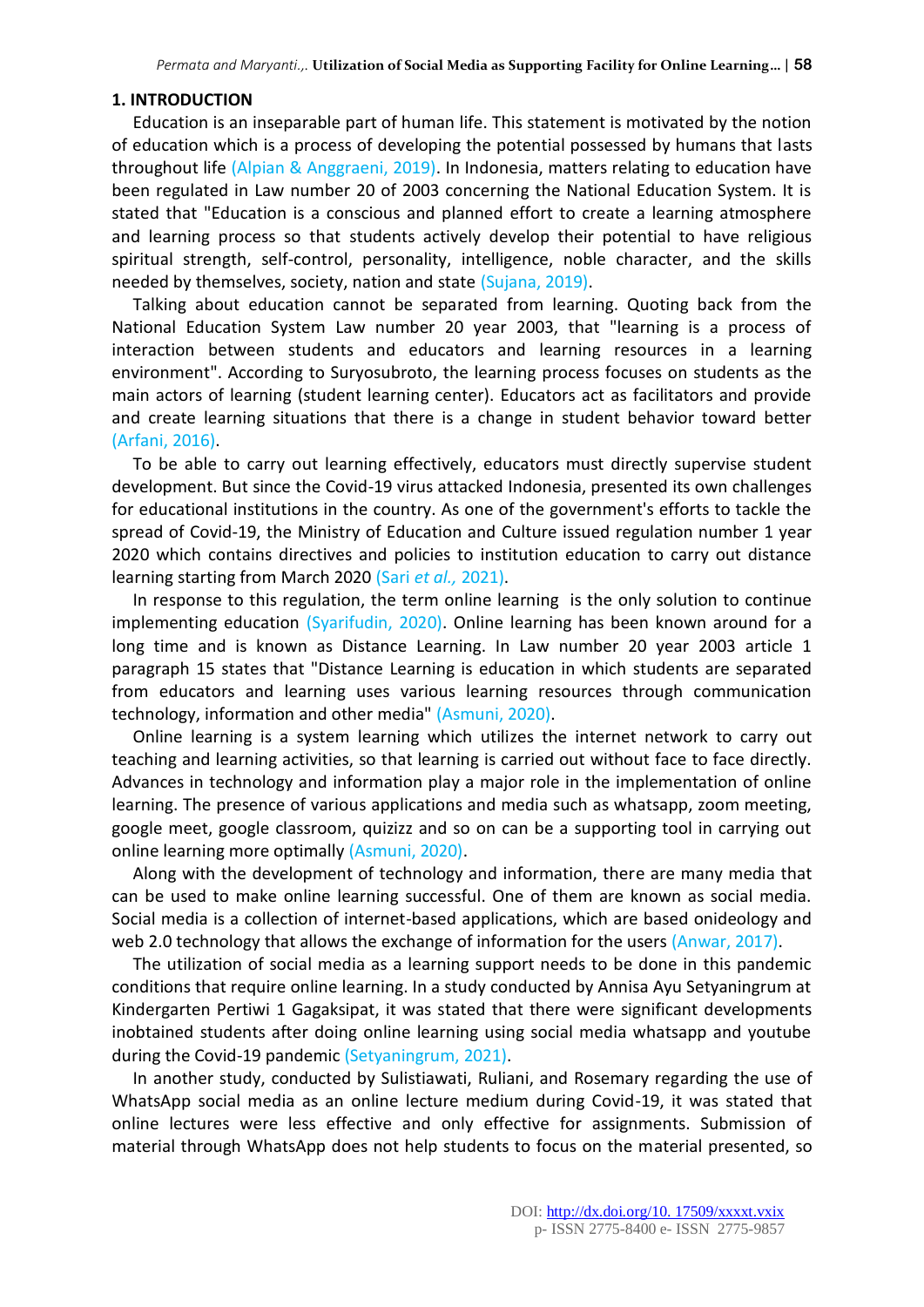the problem arises that it will be difficult for students to understand the material provided (Sulistiawati *et all.*, 2021).

Youtube is one of the social media used by many people. We can see a lot of content in the form of interesting videos on YouTube. Notexceptby using YouTube as a media to support the implementation of online learning. The judge in his research stated that the AlamienTV channel can be used as an online-based da'wah media. The channel also contains information about teaching and learning activities at the Al-Amien Islamic boarding school (Hakim, 2020).

Instagram is one of the social media used by many people. It was stated that the total monthly active Instagram users in Indonesia reached 53 million, and the productive age accessing social media was senior highschool students (Wijaya & Arismunandar, 2018). The utlization of social media Instagram as a means of supporting online learning is still not widely used (Fujiawati & Raharja, 2021). This research is different from previous studies, in this study the researchers aimed to use social media Instagram as an online learning medium at Senior High School 2 in Kuningan.

### **2. METHODS**

This study uses descriptive qualitative methods because this study aims to describe a phenomenon that occurs Senior High School 2 in Kuningan. The researcher describes the implementation of online learning at Senior High School 2 in Kuningan district. And also, to find out whether there is use of social media as a means of supporting online learning at the school.

In this study there are two types of data sources, namely primary data and secondary data. Primary data was obtained by using data collection techniques in the form of direct interviews with the main source, namely the XII grade students of Senior High School 2 in Kuningan. Then secondary data was obtained by conducting a literature study from journal articles and related scientific works.

This research consists of several stages, namely the preparation stage,implementation, data analysis and member checks. At the preparatory stage, the researcher first conducts a preliminary study related to the things needed in the research. In carrying out this preliminary study, researchers read various journal articles about online learning, learning media, Islamic Education learning materials for class XII, and various other scientific papers needed in this research.

Then at the implementation stage the researchers created learning media using the Canva application. The learning media made, in the form of videos and photos. Then after making the learning media, the researcher uploaded the learning media to Instagram and Youtube. Then the students who have previously entered the existing learning group instructed to be able to access the learning materials.

At this stage the researchers also collected data by conducting interviews. Interviews were conducted through the whatsApp group media. The group functions to exchange information and discuss regarding the learning material provided. And also the group functions to help each other and provide solutions to each other so that obstacles during the implementation of online learning could minimized.

Stage third of this research is the data analysis stage. This stage consists of data reduction, data display and verification or drawing conclusions. Data reduction is done by selecting the data needed so that the objectives of this research can be achieved. Then at the data display stage, the researcher compiles the results of data reduction so that the data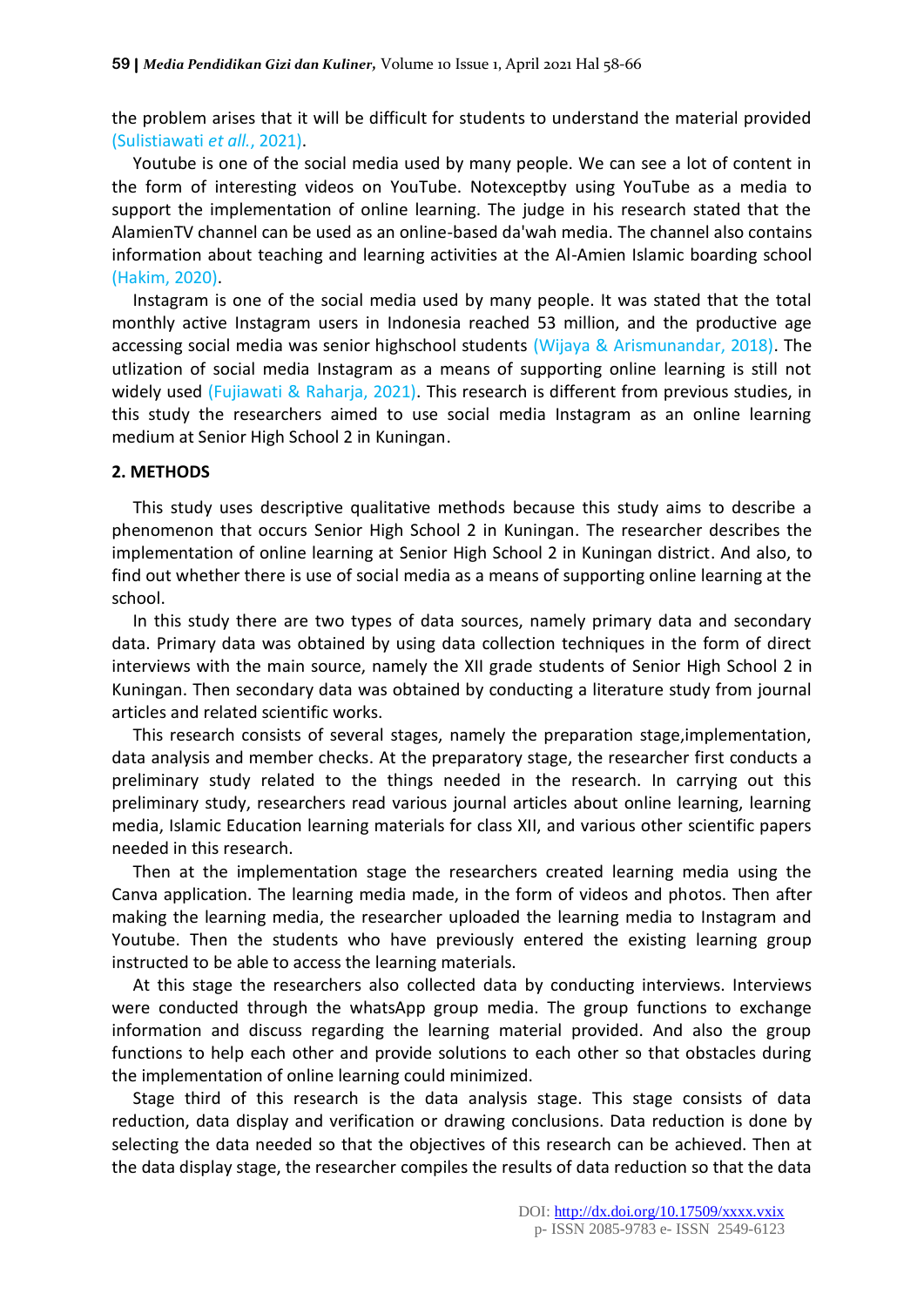is more accurateneat and systematic so that drawing conclusions or verifying data becomes easier.

In the final stage, the researcher conducted member check. This stage is used to test the credibility from this study. At the member level check in this study, researchers interviewed teachers regarding online learning matters at Senior High School 2 in Kuningan. Then the results of this study can be proven the truth.

#### **3. RESULTS AND DISCUSSION**

Since the announcement of the first case of Covid-19 in March 2020, Indonesia was then faced with a pandemic period which of course had an impact on various sectors of life. The education sector is no exception (Asmuni, 2020). The presence of the Covid-19 pandemic has caused new challenges for institution education in Indonesia (Cahyani, Listiani & Larasati, 2020). As one of the government's efforts to prevent the spread of Covid-19, the government issued Circular Letter Number 4 of 2020 concerning the Implementation of Educational Policies in an emergency period of the spread of the virus indirectly or remotely (Trisnadewi & Muliani, 2020). Every educational institutions under the auspices of the ministry of education also helped to make the government regulation a success. Since the end of March 2020, Senior High School has been conducting online learning. This is a new experience which of course presents new challenges in the implementation of learning at that school.

The selection of appropriate learning methods is certainly needed so that the subject matter can be delivered properly. The learning method is a method used by a teacher to convey a learning material so that can be understood by students. Therefore, the learning method has an important role in the learning process. Appropriate learning methods can help teachers for achieve predetermined learning objectives (Khairunnisa & Jiwandono, 2020).

The learning method used at the school during online learning, especially what is done by Islamic Education teacher is lecture method. It is known as a learning method that is carried out orally or through verbal communication by the teacher. The teacher explains the material to be delivered and students listen to the teacher's delivery. In this method, the learning approach usually used teacher learning center (Savira *et all.*, 2018). The advantages of this method in learning are : (1) students become more active because this method is combine with discussion method. (2) This method is also quite effective if the material that students have to learn is wide enough, so that the understanding given by the teacher to students can minimize the presence of students misunderstanding. (3) Provide opportunities for students to actively ask questions in learning process (Maurin & Muhamadi, 2018). The shortcomings of this lecture method are (1) It does not stimulate students to read, because it the material has explained by the teacher. (2) students will more easily forget, if students do not ask. (3) Teachers who are less creative in packaging learning and using the lecture method will have an impact on monotonous classroom situations. (4) Lack of space for students to develop their creativity. However, during online learning at Senior High School 2 in Kuningan, this method is accompanied by giving assignments to students and also discussions. Even though this lecture method is carried out, it does not reduce student participation in learning.

In addition to the lecture method, there are various alternatives that teachers can choose in carrying out learning even though it is done online. First, the assignment method, this method can increase students' independence and activeness during online learning. The assignments given are not only in written form, but can be done in various ways according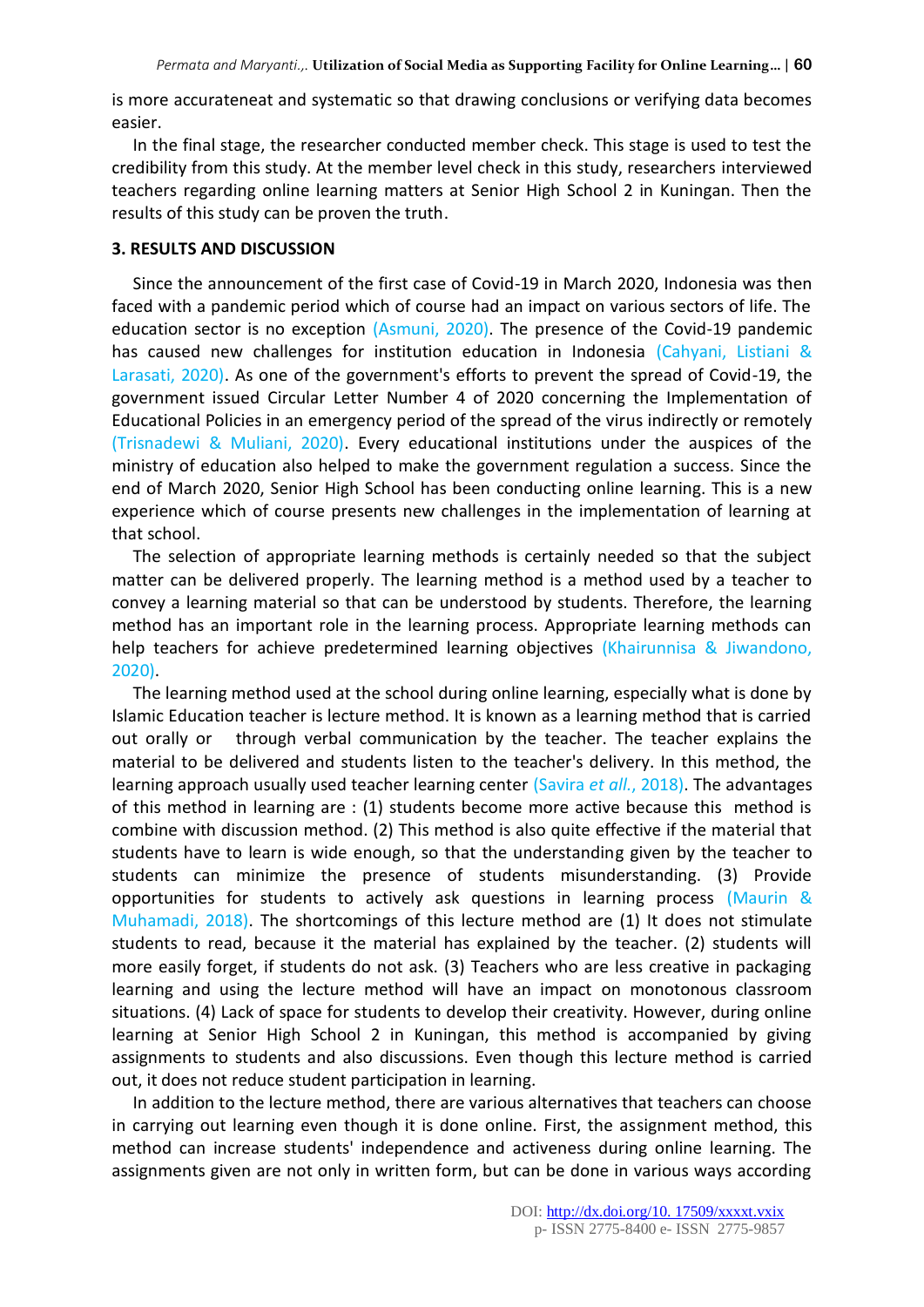to the abilities and creativity of students. In addition there is also a quiz method. Many applications can be used to support the use of this quiz method. The discussion method is also one of the methods that can be used in online learning. By using the discussion method, students will be more actively involved in learning (Nugroho, 2020).

The teacher as one of the elements in the implementation of the education system has a very important role in teaching and learning activities. Teachers need to perform their role well so that the objectives of the education held can be achieved (Azhar *et all.*, 2021). The main task of a teacher is to invite students to always draw closer to god in order to achieve happiness in this world and in the hereafter. In a hadith narrated by Imam Bukhari, it can be seen that the criteria that need to be possessed by a teacher is to have a forgiving attitude, knowing Islamic teachings and practice them, broad knowledge and able to convey teachings gradually according to students' abilities (Syahidin, 2020).

As for Law number 14 of 2005 chapter VIII article 26 states that teachers and lecturers as professional staff must have 4 competencies, there are : (1) Pedagogic Competence, (2) Personality Competence, (3) Professional Competence and (4) Social Competence. Teachers who have pedagogical competence are characterized by mastery of teacher education and teaching skills practice it, as well as being able to innovate in education. There are four pedagogic competencies that must be possessed by a teacher, namely the ability to design learning, the ability to carry out the learning process, the ability to for assessing learning processes and outcomes, as well as the ability to utilize research results to improve learning. Competenceprofessionalcharacterized by broad and deep mastery of subject matter as well as the ability to develop and innovate in learning. Personality competence is the ability to understand other people and understand themselves. Whereascompetence social related to ability to be able to work with people other (Syahidin, 2020).

For Islamic Education teacher there is one competency that must be possessed in addition to the four competencies mentioned in the Act. The competence is prophetic competence or religious competence. What is meant by prophetic competence or religious competence is that the teacher is able to create a conducive atmosphe rereligious at school, able to become a leader of ritual worship, able to innovate religious learning to be attractive to students, and able to become a religious resource in the school environment (Syahidin, 2020).

Learning media is a tools that can help learning activities so that the messages that need to be conveyed by teachers to students become clearer and learning objectives can be achieved effectively and efficiently (Nuritta, 2018). In pandemic covid-19, the ability of teachers to design learning media needs to be done. Utilization various applications and means supporter learning is necessary optimized so that the teaching and learning process can be carried out properly. Ability is defined as the responsibility of a teacher to be able to complete the obligations that have been imposed on him (Yanti, 2020). This shows that teachers need to have creativity and innovation to make learning process can be carried out by minimizing the shortcomings of the online learning system.

The implementation of online learning is carried out by utilizing various supporting applications. Like video conferencing in the form of cloudx and google meet. Video conferencing is a technology in the form of a long-distance communication tool that combines video and audio at the same time (Ekawardhana, 2020). Video conferencing applications can be used as online learning media. The school uses cloudx and also google meet as one of the online learning media. Google meet is a product from google that provides communication services through virtual video. This application allows for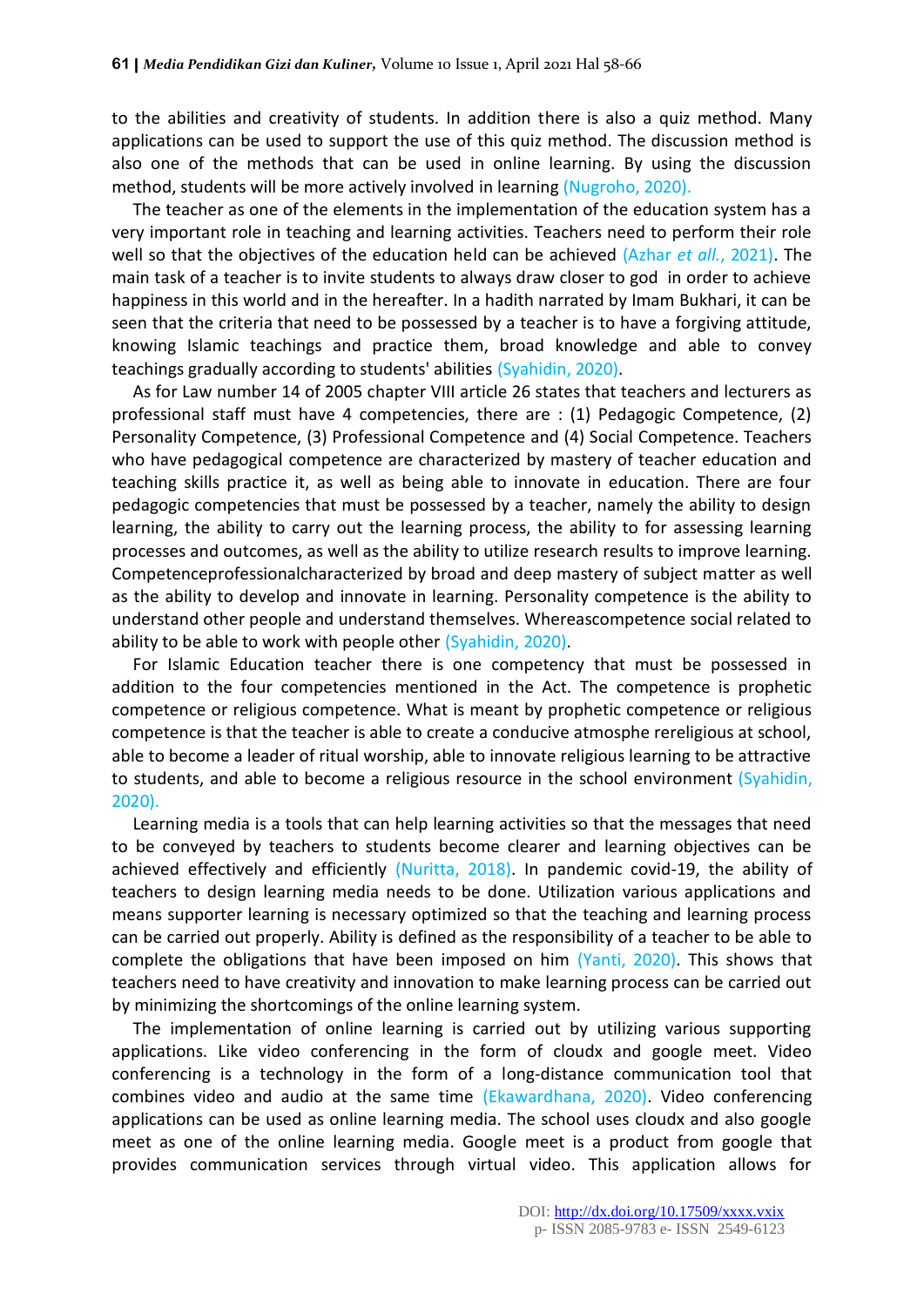interactive communication among students and teachers (Darmuki, 2020). Similar to Google Meet, CloudX is also an application that allows virtual meetings among teachers and students.

The advantages gained from implementing online learning through video conferencing include flexibility, many features provided by the application to facilitate the implementation of online learning, teachers can see directly their students, then interactive communication occurs between teachers and students, so that the learning atmosphere is more pronounced (Ahmad, 2021). In addition to the advantages, of course there are disadvantages of using video conferencing media as a means of support online learning. These drawbacks are that it requires a large quota, requires a stable network connection so that if the network is not stable the delivery of material will be cut off and student understanding will not be optimal and not all students also have supporting devices (Ramadani *et all.* , 2021).

WhatsApp application is one of the applications used in online learning. Whatsapp is one of the social media that functions for instant messages, such as SMS (short message service) but the difference is that this application uses internet services. Whatsapp is also one of the most widely used applications in the implementation of online learning (Pustikayasa, 2019). The use of whatsapp is by make groups between students and teachers in each subject.

The advantages of using the whatsapp application as a medium online learning includes an easy way to use, more efficient quota when compared to cloudx or google meet, teachers and students can also communicate more relaxed, teachers can send documents, photos, audio, or videos as subject matter that must be studied in the whatsapp group , communication between teachers and students can also be carried out at any time (Ubaidah, 2021).

The disadvantages of online learning through this whatsapp application include the limitations of direct face-to-face between teachers and students so that teachers cannot supervise students directly. The whatsApp application also cannot send files with large sizes. Sometimes students can be found who cannot take lessons via whatsApp with a predetermined time (Bhagaskara *et all.*, 2021).

Besides WhatsApp, there is one more application that is also used for optimizing online learning. The application is google classroom. Google Classroom is an application that can help teachers in organizing classes. There are features in Google Classroom that can facilitate online learning, including the assignment feature so that teachers can share assignments as well as set the setting date so that there are reminders for students. There is also an assessment feature, so the grades given by the teacher can be seen directly by the students. Teachers can also upload materials and students can access them at any time (Ubaidah, 2021).

The challenges that are present as a necessity for implementing online learning during the Covid-19 pandemic include the difficulty of internet access in some areas, burdensome internet quotas, and also the lack of readiness of teachers and students in faceonline learning system (Absor, 2020). Various challenges are presented and all educational devices at the school need to find ways to overcome these problems.

To overcome these challenges there are various solutions offered. Among them that is strengthen communication with students parents. Through cooperation among teachers and parents, then the existing problems can be solved together. Parents can know the development of their children and teachers can also know the background behind and psychological conditions of students so that learning can be carried out more optimally. Because online learning is done at home, parents have a big role as teachers at home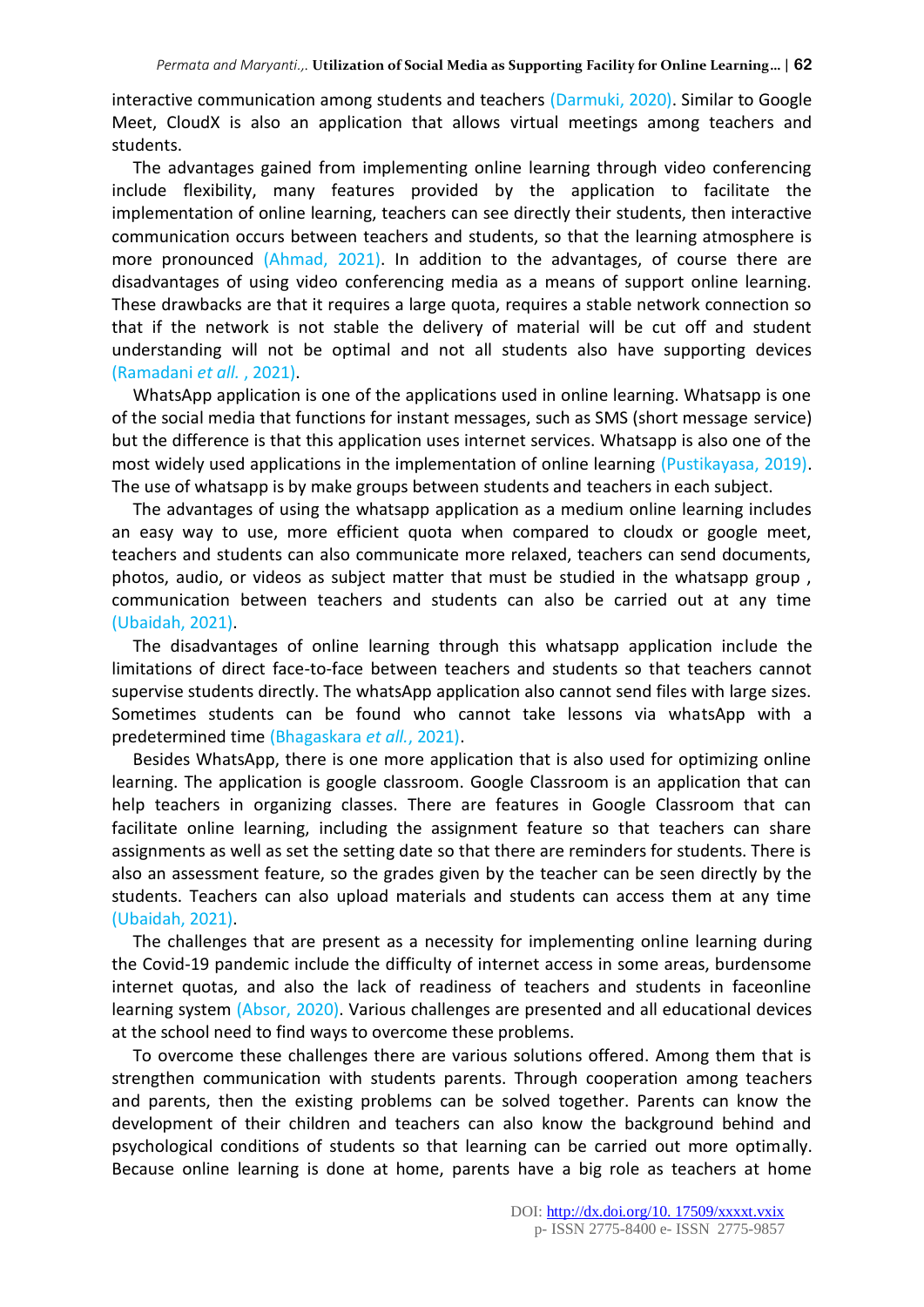(Risdoyok & Aprison, 2021). Cooperation between teachers and parents at Senior High School 2 in Kuningan is carried out by providing understanding to parents regarding online learning both orally and in writing delivered by the homeroom teacher. With good cooperation between teachers and parents, it is hoped that online learning can be carried out optimally.

Other solutions are data collection constraint. This data collection is done to find out what obstacles are felt by students, so that schools can follow up on these obstacles. The school collects data on students who experience problems during online learning. Data collection and providing solutions are carried out by the school's public relations. For example, students who have signal problems are given their own solutions by the homeroom teacher and the school itself provides facilities at school. This data collection of obstacles can be used as an improvement in the online learning system. So that by minimizing existing obstacles, online learning can be carried out more effectively (Widodo & Nursaptini, 2020).

Home visits are one of the solutions offered. Home visits are carried out every month by the homeroom teacher. The main target of this program is students who have problems. This is so that schools, through their respective homeroom teachers, can monitor how implementationonline learning for each student. With this home visit, it is hoped that the relationship between teachers and parents can be well established, so that online learning will be carried out effectively. Home visits can also be used as information needed to make alternative decisions, so that online learning can be carried out better (Sari & Juniarti, 2019).

The researcher provides another alternative that can be applied for optimizing of online learning. The alternative is related to learning media, namely the use of Instagram social media as an online learning tool. Instagram is an application that is no longer foreignin earmillennial generation. All students who are targeted also use Instagram. The utilization of Instagram as a learning media can make teaching and learning activities more fun and varied (Fujiawati & Raharja, 2021).

Instagram is one of the image-based social media, so it can be more interesting when used in learning. Instagram also has various features that can support the implementation of online learning. For example, feeds, this feature can be used to share photos and videos. With this feature, teachers can share learning materials with a variety of attractive displays, which can arouse students' interest and enthusiasm. Then there is an instastory feature that can be used to share short videos, as well as share other information. The things that are shared in this instastory only last for 24 hours. However, there are other features that make Instagram stories visible at any time. Those features are highlights. Then the teacher can also provide direct and interactive learning by using the live feature on Instagram. And for students who cannot participate in direct learning through the live provided by the teacher, there is an IGTV feature, so that the learning that has been given by the teacher can be accessed by students (Fujiawati & Raharja, 2021).

All students who are the target of the research program have Instagram so that the use of Instagram as an online learning medium can be accessed. The utilization of Instagram as a learning medium is a new experience for students because previously there were just a little numbered teacher who used this social media as a means of supporting online learning. This new experience makes teaching and learning activities more varied. The use of this media can also be combined with various learning methods so that learning objectives can be achieved and teaching and learning activities can be carried out optimally.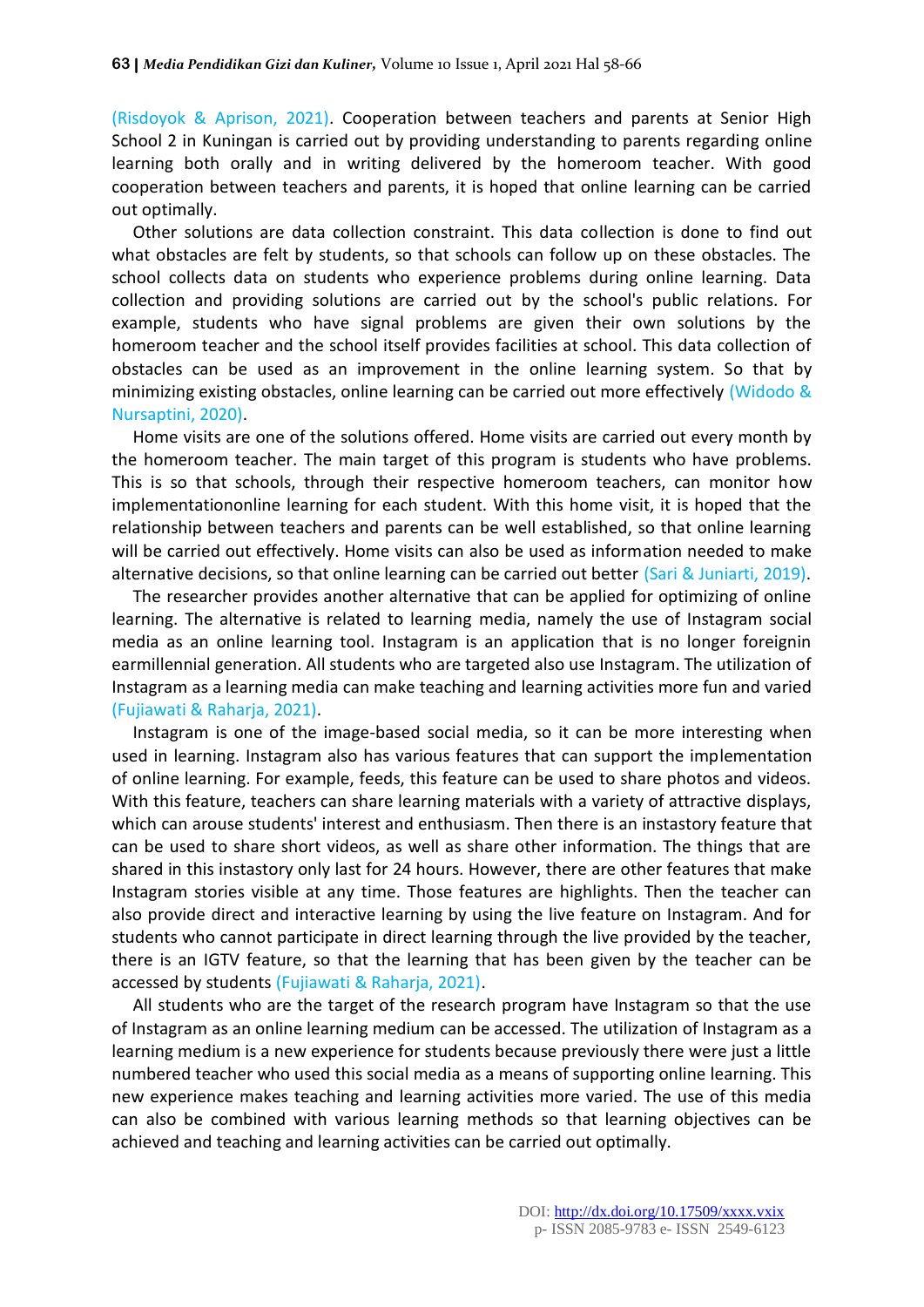Every media and method used in teaching and learning activities besides having advantages also has disadvantages. Disadvantages such as the difficulty of internet access in some areas. The high cost of internet packages needed, as well as various other shortcomings, can certainly be minimized with good cooperation between the government, schools and students and also their guardians. Various efforts have been made by the government in reducing the problems that arise as a result of the necessity of implementing online learning, including the provision of free internet quotas which of course will greatly assist the implementation of teaching and learning activities. Teachers and educational devices are also trying their best to be able to do online learning. Constraint-obstacles felt by students during online learning, and direct monitoring of students by making home visits. Parents also make a major contribution to the implementation of online learning by trying to always pay attention and assist their children in carrying out online learning.

At least the utilization of Instagram social media can be used as an alternative to the success of online learning. The ease and also the familiarity of each student to access this application is one of the advantages gained from using Instagram as online learning. Many interesting features, and a non-boring interface make online learning even more pleasant. Students also become more comfortable in carrying out learning. The presence of Instagram as a result of advances in technology and information can also play an important role in advancing education in Indonesia, so that this application can be more useful in its existence.

# **4. CONCLUSION**

The implementation of online learning presents new challenges for educational institutions in Indonesia. Every educational institution needs to think of ways that can be used to overcome these various problems. The problems that arise are usually related to the difficulty of internet access, the lack of teacher readiness in having the skills to carry out online learning, and the reduced understanding of students towards the material provided by the teacher. Some of the solutions to overcome these problems include, establishing cooperation between parents and the school, recording the obstacles experienced by students during learning.online ongoing, thenmake home visits. The need for the use and utilization of increasingly rapid technological developments in the success of online learning is one of the backgrounds of this research. One of them is Instagram social media which is one of the media that is part of the lives of today's students. Instagram is familiar for everyone in this day and age, of course, can made as one of the suggestions in the success of online learning. By utilizing Instagram as one of the learning media, it will give its own color in the implementation of online learning. It would be even better if Instagram could be used more optimally by various educational devices so that the benefits of this social media can be felt more.

# **5. ACKNOWLEDGEMENTS**

We acknowledged Bangdos Universitas Pendidikan Indonesia.

# **6. REFERENCES**

- Absor, N. F. (2020). Pembelajaran sejarah abad 21: tantangan dan peluang dalam menghadapi pandemi covid-19. *CHRONOLOGIA*, *2*(1), 30-35
- Ahmad, F. A. (2021). Efektivitas penggunaan aplikasi zoom sebagai media pembelajaran online terhadap pelajaran matematika pada siswa sma di tangerang selatan. *EDISI*, *3*(2), 264-275.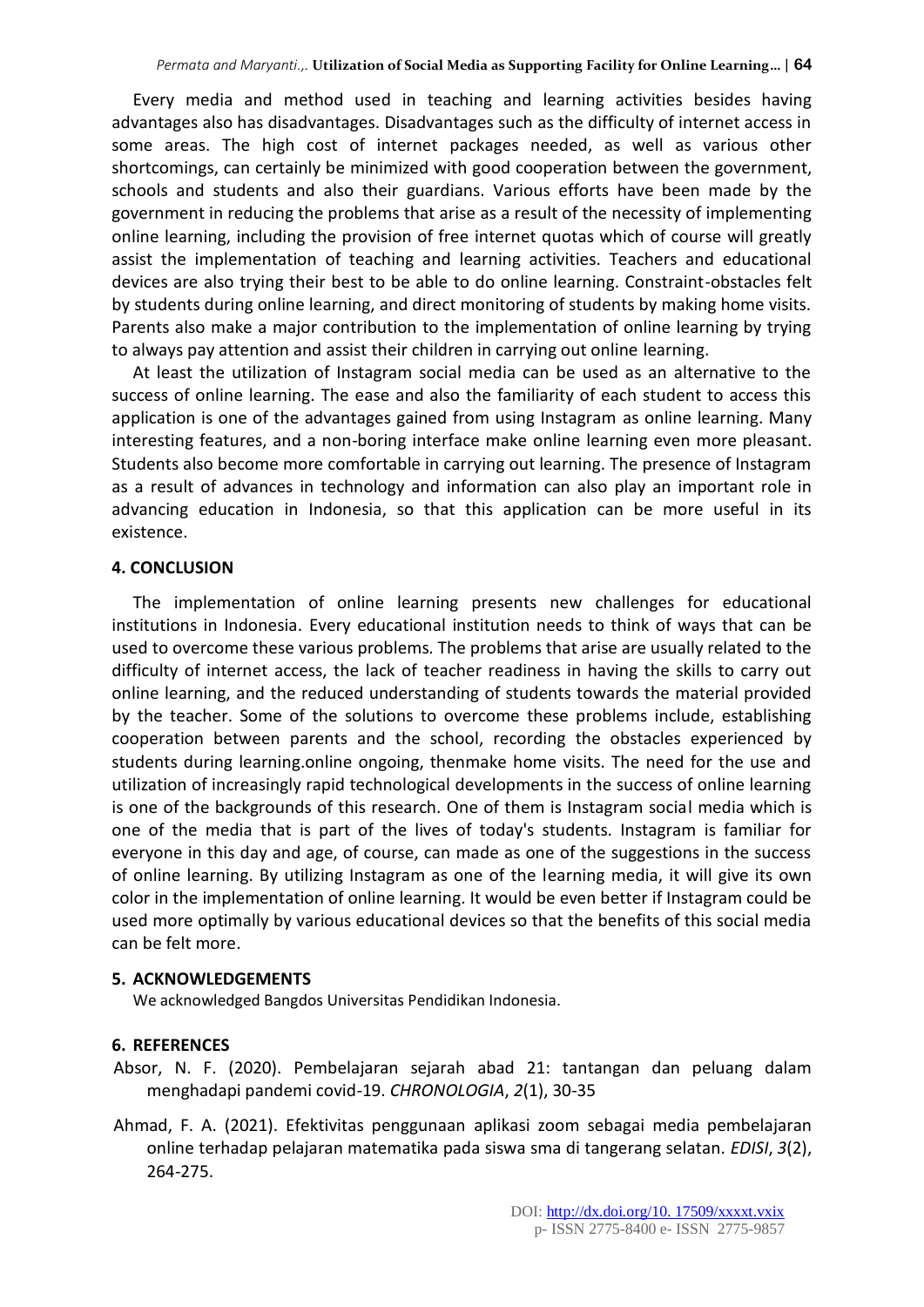- Alpian, Y., Anggraeni, S. W., Wiharti, U., and Soleha, N. M. (2019). Pentingnya pendidikan bagi manusia. *Jurnal Buana Pengabdian*, *1*(1), 66-72.
- Anwar, F. (2017). Perubahan dan permasalahan media sosial. *Jurnal Muara Ilmu Sosial, Humaniora, dan Seni*, *1*(1), 137-144.
- Arfani, L. (2018). Mengurai Hakikat pendidikan, belajar dan pembelajaran. *Pelita Bangsa Pelestari Pancasila*, *11*(2). 81-97
- Asmuni, A. (2020). Problematika pembelajaran daring di masa pandemi covid-19 dan solusi pemecahannya. *Jurnal Paedagogy*, *7*(4), 281-288.
- Azhar, Z., Hutahaean, J., and Mulyani, N. (2021). Pelatihan penyajian pembelajaran dengan berbasis daring bagi guru-guru di ra al-fariq. *JMM (Jurnal Masyarakat Mandiri)*, *5*(3), 994-1004.
- Bhagaskara, A. E., Afifah, E. N., and Putra, E. M. (2021). Pembelajaran dalam jaringan (daring) berbasis whatsapp di sd yapita. *ZAHRA: Research and Tought Elementary School of Islam Journal*, *2*(1), 13-23.
- Cahyani, A., Listiana, I. D., and Larasati, S. P. D. (2020). Motivasi belajar siswa sma pada pembelajaran daring di masa pandemi covid-19. *IQ (Ilmu Al-qur'an): Jurnal Pendidikan Islam*, *3*(01), 123-140.
- Darmuki, A. (2020). Upaya meningkatkan kemampuan berbicara mahasiswa menggunakan media aplikasi google meet berbasis unggah tugas video di youtube pada masa pandemi covid-19. *Jurnal Educatio FKIP UNMA*, *6*(2), 655-661.
- Ekawardhana, N. E. (2020). Efektivitas pembelajaran dengan menggunakan media video conference. In *Seminar Nasional Ilmu Terapan (SNITER)* (Vol. 4, No. 1).
- Fatmawati, R., and Rozin, M. (2018). Peningkatan minat belajar siswa dengan menggunakan metode ceramah interaktif. *Journal Focus Action of Research Mathematic (Factor M)*, *1*(1), 43-56.
- Fujiawati, F. S., and Raharja, R. M. (2021). Pemanfaatan media sosial (instagram) sebagai media penyajian kreasi seni dalam pembelajaran. *JPKS (Jurnal Pendidikan dan Kajian Seni)*, *6*(1), 32-44.
- Hakim, M. L. (2020). Manajemen dakwah pesantren berbasis daring: studi pada kanal youtube alamientv. *LENTERA*, *4*(2), 136-150.
- Khairunnisa, K., and Jiwandono, I. S. (2020). Analisis metode pembelajaran komunikatif untuk ppkn jenjang sekolah dasar. *ELSE (Elementary School Education Journal): Jurnal Pendidikan dan Pembelajaran Sekolah Dasar*, *4*(1), 9-19.
- Maurin, H., and Muhamadi, S. I. (2018). Metode ceramah plus diskusi dan tugas untuk meningkatkan aktivitas belajar siswa. *Al-Aulad: Journal of Islamic Primary Education*, *1*(2), 65-76.
- Nugroho, M. Y. A. (2020). Metode, media, dan problematika pembelajaran pai berbasis daring di tingkat madrasah aliyah. *PARAMUROBI: Jurnal Pendidikan Agama Islam*, *3*(2), 1-14.